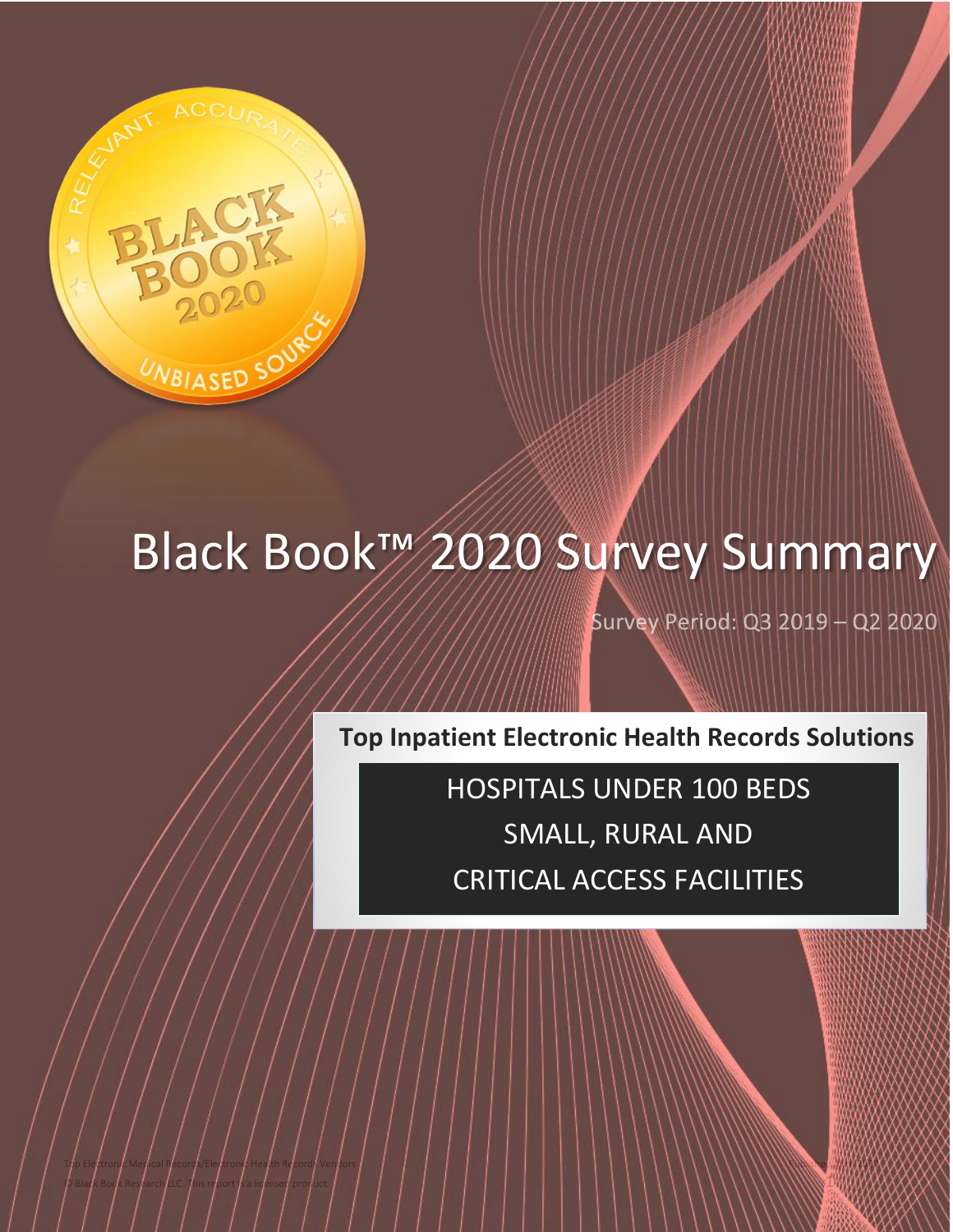### WHO PARTICIPATES IN THE BLACK BOOK RANKING PROCESS

Over 80,000 inpatient EHR users ranking from hospital and medical practice executives, clinicians, IT specialist, boards, administrators, nurses, business staff and front-line implementation veterans are invited to participate in the 2020 annual Black Book EMR EHR e-Health initiative satisfaction survey. Non-invitation receiving participants must complete a verifiable profile, utilize valid corporate email address and are then included as well. The Black Book survey web instrument is open to respondents and new participants each year at http://blackbookrankings.com and mobile applications from iTunes and Google Play. Only one ballot per corporate email address is permitted and changes of ballots during the open polling period require a formal email request process to ensure integrity.

The members of eighteen professional healthcare associations, eleven media outlets and returning participants with previous identification verifications are among those invited to surveys. Individuals and provider management can register as new participants on mobile applications and online polling instruments. Ballots are validated through two independent survey verification services software companies before being included in the scoring process.

Externally validate users of systems with validated corporate/valid email addresses ranked fifteen inpatient EMR-EHR suppliers (twelve receiving ten or more qualified, unique practice ballots) offering individual or bundled arrangements as part of the Black Book annual survey, conducted via web survey instruments.

Additionally, 304 about-to-be users and those in the replacement phases to a non-original inpatient system EHR answered questions about budgeting, vendor familiarity and vendor selection processes but current non-user ballots are not counted in the vendor ranking process of client satisfaction.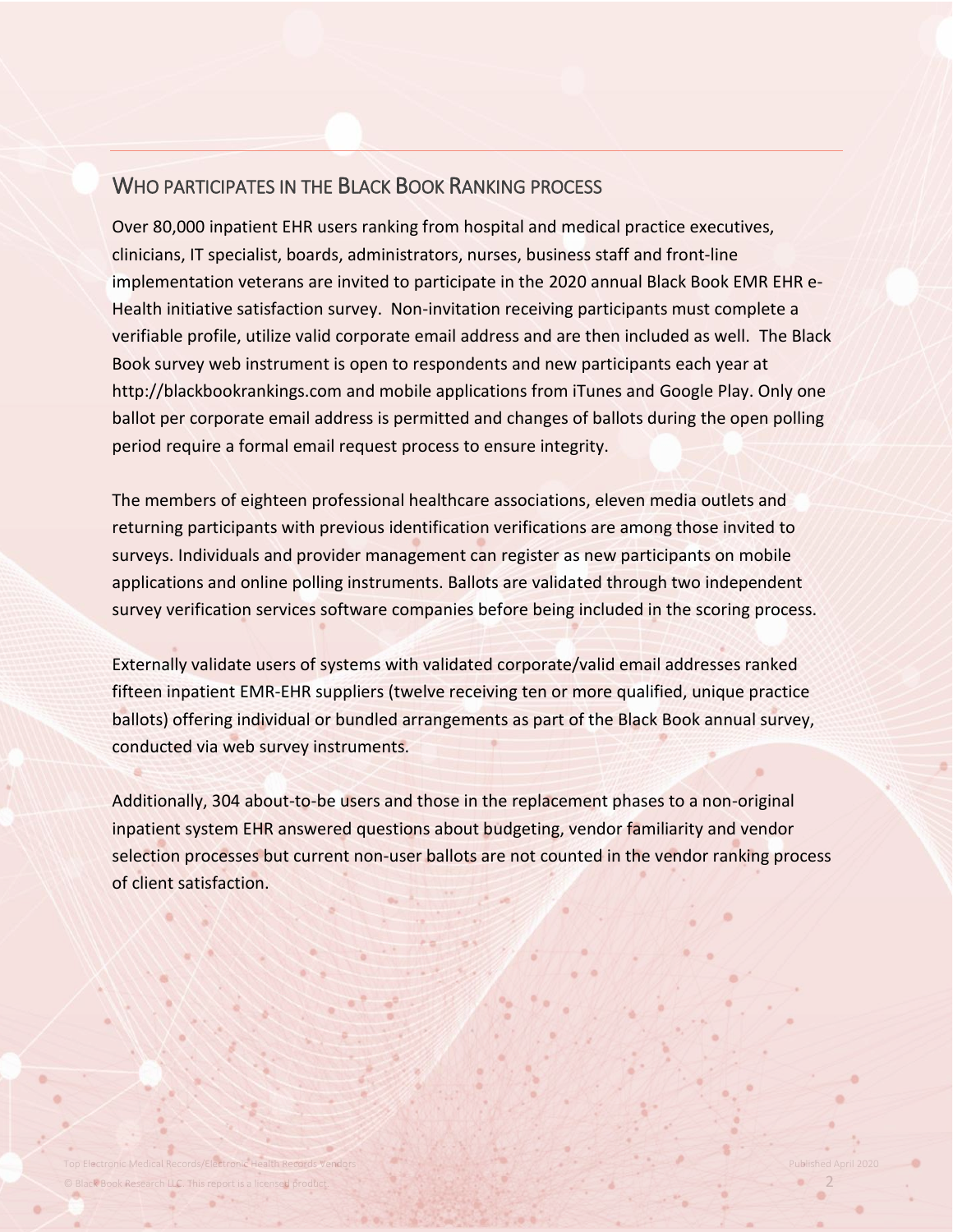## STOP LIGHT SCORING KEY

| <b>FIGURE 5: SCORING KEY</b> |                  |                    |                                                                                                    |                                                       |                                                            |                                                                                       |             |  |  |  |  |
|------------------------------|------------------|--------------------|----------------------------------------------------------------------------------------------------|-------------------------------------------------------|------------------------------------------------------------|---------------------------------------------------------------------------------------|-------------|--|--|--|--|
| <b>OVERALL RANK</b>          | Q1 CRITERIA RANK | <b>EHR COMPANY</b> | <b>PATIENT HEALTH</b><br><b>DATA</b><br>MANAGEMENT &<br><b>ADMINISTRATIVE</b><br><b>PROCESSING</b> | <b>COMMUNICATIONS</b><br>&<br><b>INTEROPERABILITY</b> | <b>BILLING/REV</b><br><b>CYCLE SUPPORT</b><br><b>TOOLS</b> | <b>DECISION</b><br><b>SUPPORT &amp;</b><br><b>RESULTS REVIEW/</b><br><b>ANALYTICS</b> | <b>MEAN</b> |  |  |  |  |
| 5                            |                  | <b>EHR NAME</b>    | 8.49                                                                                               | 8.63                                                  | 8.50                                                       | 8.01                                                                                  | 8.66        |  |  |  |  |

*Source: Black Book Research*

- **Overall rank** this rank references the final position of all 18 criteria averaged by the mean score collectively. This vendor ranked fifth of the 20 competitors.
- **Criteria rank** refers to the number of the question or criteria surveyed. This is the sixth question of the 18 criteria of which this vendor ranked first of the 20 vendors analyzed positioned only on this particular criteria or question. Each vendor required ten unique client ballots validated to be included in the top ten ranks.
- **Company** name of the EHR vendor.
- **Subsections** each subset comprises one-fourth of the total EHR vendor mean at the end of this row and includes all buyers and users who indicate that they contract each respective EMR functional subsection with the supplier, specific to their physician enterprise.
- **Mean** congruent with the criteria rank, the mean is a calculation of all three subsets of EHR functions surveyed. As a final ranking reference, it includes all market sizes, specialties, delivery sites and geographies.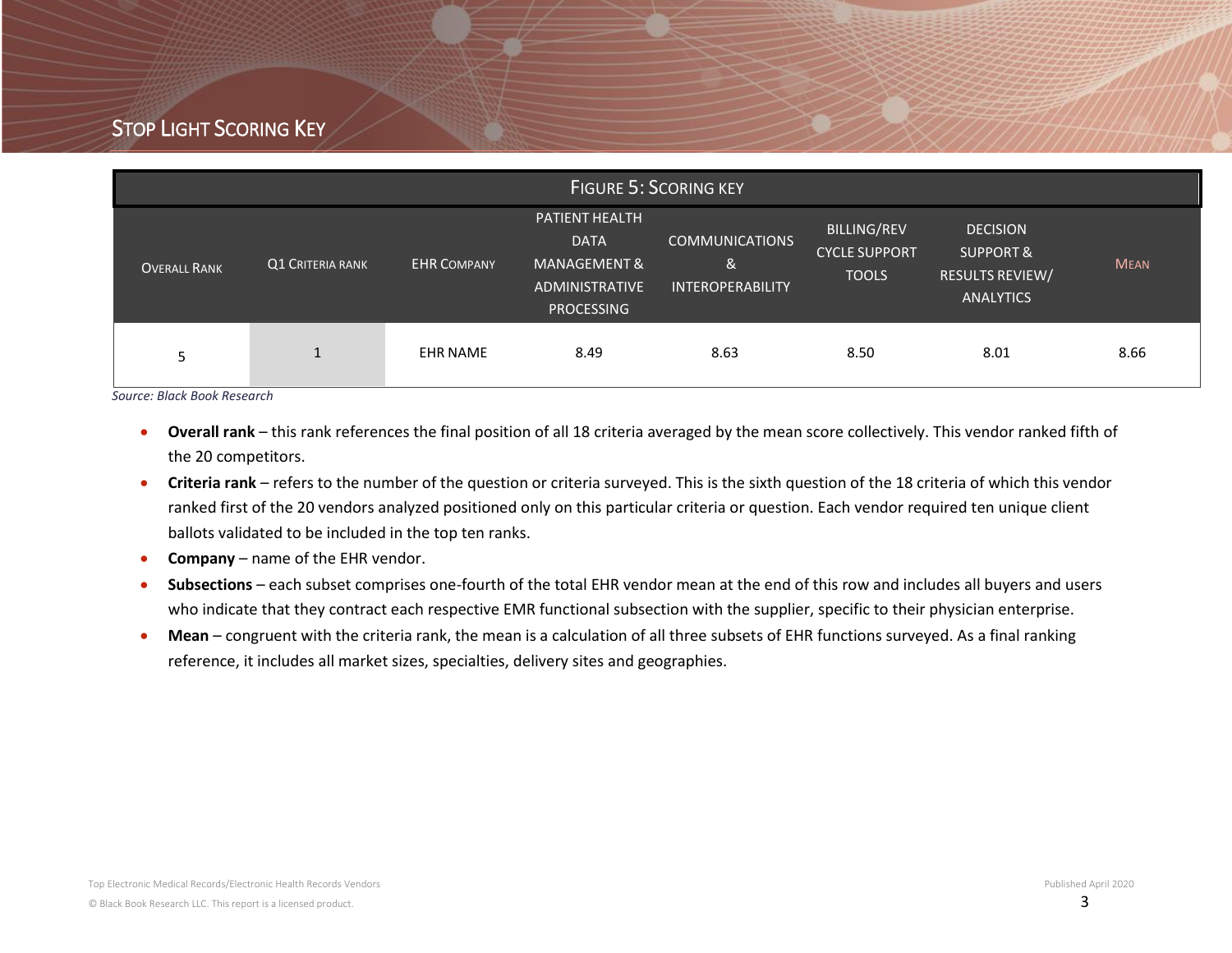# **SMALL, RURAL & CRITICAL ACCESS HOSPITALS UNDER 100 BEDS**

Summary of criteria outcomes

### TABLE 1: SUMMARY OF CRITERIA OUTCOMES

| <b>Total number one</b><br>criteria ranks | Vendor                          | <b>Overall rank</b> |
|-------------------------------------------|---------------------------------|---------------------|
| 10                                        | <b>EVIDENT THRIVE SOLUTION</b>  | $\mathbf{1}$        |
| 3                                         | <b>ALLSCRIPTS</b>               | 2                   |
| 4                                         | <b>EVIDENT CENTRIQ SOLUTION</b> | $\mathbf{3}$        |
| $\mathbf{1}$                              | ATHENAHEALTH                    | $\overline{4}$      |

*Source: Black Book Research*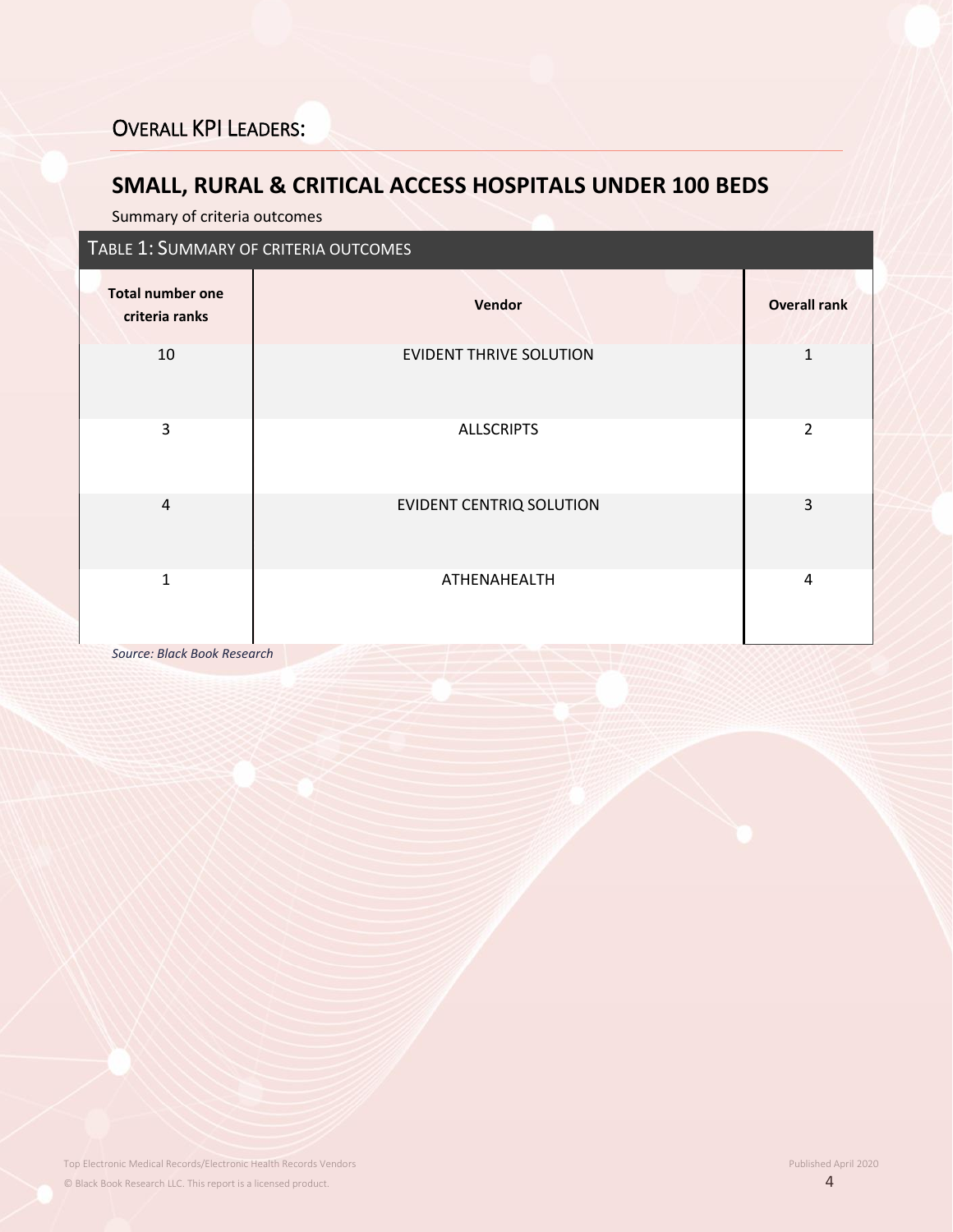# **SMALL, RURAL & CRITICAL ACCESS HOSPITALS UNDER 100 BEDS**

Top score per individual criteria

| TABLE 2: TOP SCORE PER INDIVIDUAL CRITERIA |                                                         |                                 |                |  |  |  |  |  |  |  |
|--------------------------------------------|---------------------------------------------------------|---------------------------------|----------------|--|--|--|--|--|--|--|
| Questions                                  | Criteria                                                | Vendor                          | Overall        |  |  |  |  |  |  |  |
| $\mathbf{1}$                               | Strategic Alignment of Client Goals MU VBC MACRA        | <b>EVIDENT THRIVE SOLUTION</b>  | $\mathbf{1}$   |  |  |  |  |  |  |  |
| $\overline{2}$                             | Innovation & Optimization                               | <b>EVIDENT CENTRIQ SOLUTION</b> | 3              |  |  |  |  |  |  |  |
| 3                                          | Training                                                | <b>ALLSCRIPTS</b>               | $\overline{2}$ |  |  |  |  |  |  |  |
| $\overline{4}$                             | Client relationships and cultural fit                   | <b>EVIDENT THRIVE SOLUTION</b>  | $\mathbf{1}$   |  |  |  |  |  |  |  |
| 5                                          | Trust, Accountability, Transparency, Ethics             | <b>ALLSCRIPTS</b>               | $\overline{2}$ |  |  |  |  |  |  |  |
| 6                                          | Breadth of offerings, client types, delivery excellence | <b>EVIDENT THRIVE SOLUTION</b>  | $\mathbf{1}$   |  |  |  |  |  |  |  |
| $\overline{7}$                             | Deployment and outsourcing implementation               | EVIDENT CENTRIQ SOLUTION        | 3              |  |  |  |  |  |  |  |
| 8                                          | Customization                                           | ATHENAHEALTH                    | 4              |  |  |  |  |  |  |  |
| 9                                          | Integration and interfaces                              | <b>ALLSCRIPTS</b>               | $\mathbf{2}$   |  |  |  |  |  |  |  |
| 10                                         | Scalability, client adaptability, flexible pricing      | <b>EVIDENT THRIVE SOLUTION</b>  | $\mathbf{1}$   |  |  |  |  |  |  |  |
| 11                                         | Compensation and employee performance                   | <b>EVIDENT THRIVE SOLUTION</b>  | $\mathbf{1}$   |  |  |  |  |  |  |  |
| 12                                         | Reliability                                             | <b>EVIDENT THRIVE SOLUTION</b>  | $\mathbf{1}$   |  |  |  |  |  |  |  |
| 13                                         | Brand image and marketing communications                | <b>EVIDENT THRIVE SOLUTION</b>  | $\mathbf{1}$   |  |  |  |  |  |  |  |
| 14                                         | Marginal value adds and modules                         | <b>EVIDENT THRIVE SOLUTION</b>  | $\mathbf{1}$   |  |  |  |  |  |  |  |
| 15                                         | Financial & Managerial Viability                        | EVIDENT CENTRIQ SOLUTION        | 3              |  |  |  |  |  |  |  |
| 16                                         | Data security and backup services                       | EVIDENT CENTRIQ SOLUTION        | 3              |  |  |  |  |  |  |  |
| 17                                         | Support and customer care                               | EVIDENT THRIVE SOLUTION         | $\mathbf{1}$   |  |  |  |  |  |  |  |
| 18                                         | Best of breed technology and process improvement        | <b>EVIDENT THRIVE SOLUTION</b>  | $\mathbf{1}$   |  |  |  |  |  |  |  |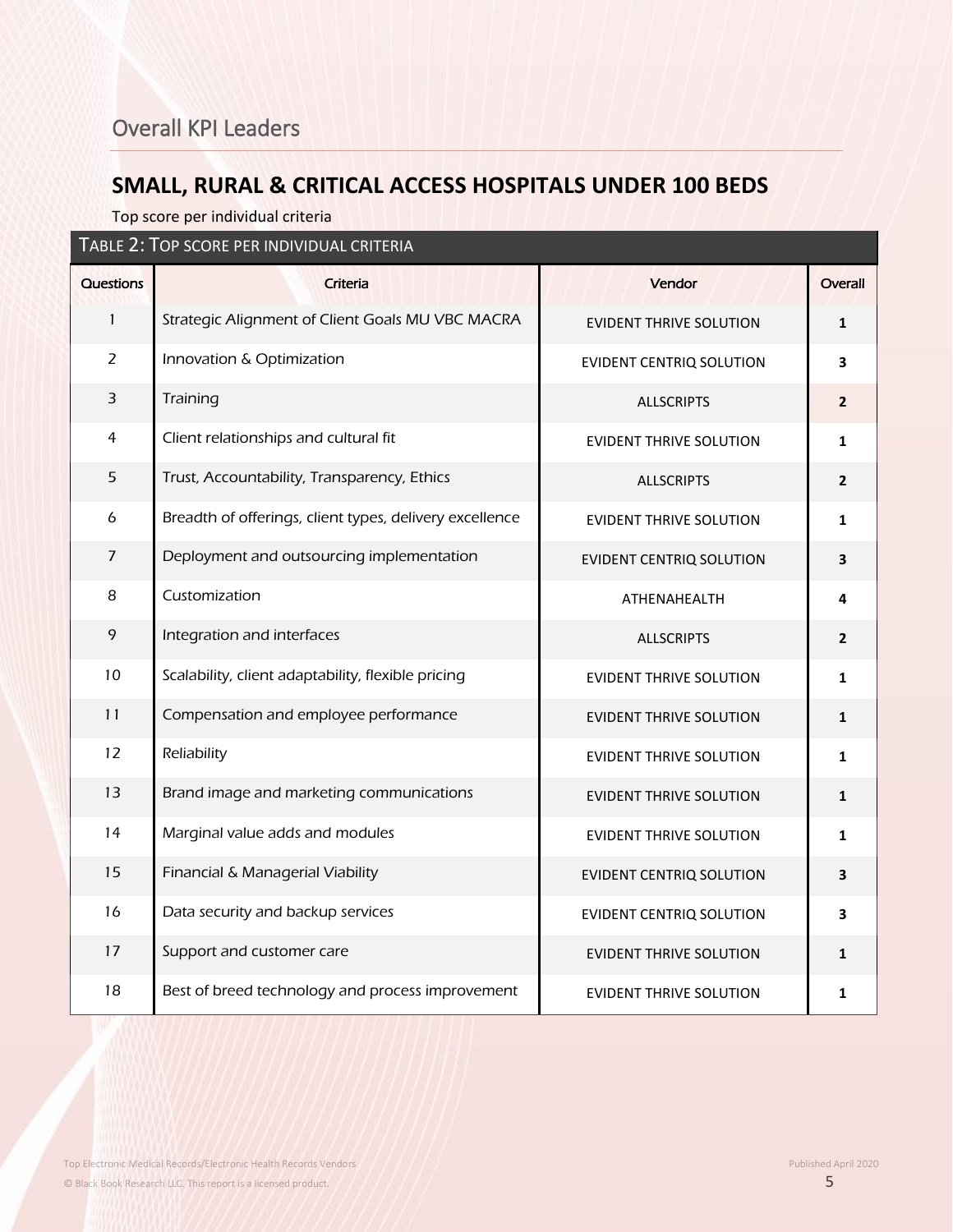STOP LIGHT SCORING KEY

# **2020 TOP INPATIENT EHR VENDOR SURVEY RESULTS**

# HOSPITALS 100 BEDS AND LESS

### **FUNCTIONAL SUBSET HONORS:**

TOP VENDOR: PATIENT DATA MANAGEMENT/ELECTRONIC HEALTH RECORDS

**EVIDENT THRIVE SOLUTION**

TOP VENDOR: COMMUNICATIONS & INTEROPERABILITY

**EVIDENT THRIVE SOLUTION**

TOP VENDOR: BILLING/REVENUE CYCLE MANAGEMENT

**ALLSCRIPTS**

TOP VENDOR: DECISION SUPPORT/POPULATION HEALTH ANALYTICS

**EVIDENT THRIVE SOLUTION**

Top Electronic Medical Records/Electronic Health Records Vendors Published April 2020 © Black Book Research LLC. This report is a licensed product.  $\overline{6}$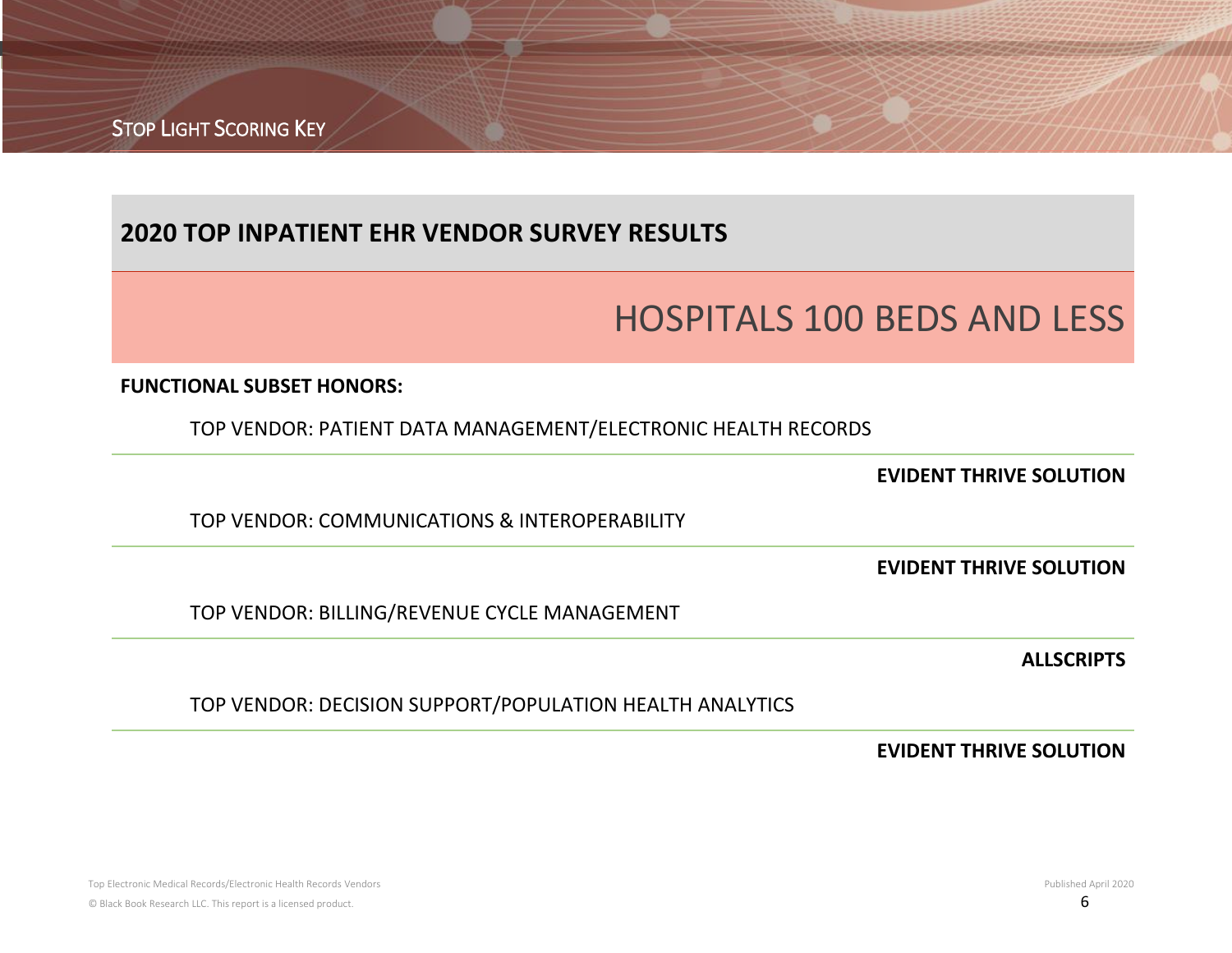### INDIVIDUAL VENDOR KEY PERFORMANCE

# SMALL, RURAL & CRITICAL ACCESS HOSPITALS UNDER 100 BEDS

| <b>Table 3: INPATIENT EHR RCM</b> | Top Ranked Vendors - raw/aggregate satisfaction scores 2020 |      |                                                                                                                       |    |    |    |    |    |    |    |  |  |                                 |  |  |                                                                                      |      |
|-----------------------------------|-------------------------------------------------------------|------|-----------------------------------------------------------------------------------------------------------------------|----|----|----|----|----|----|----|--|--|---------------------------------|--|--|--------------------------------------------------------------------------------------|------|
| Rank                              | Vendor                                                      |      | Q <sub>2</sub>                                                                                                        | Q3 | Q4 | Q5 | Q6 | Q7 | Q8 | Q9 |  |  | Q10 Q11 Q12 Q13 Q14 Q15 Q16 Q17 |  |  | Q18                                                                                  | Mean |
| $\mathbf{1}$                      | <b>EVIDENT THRIVE SOLUTION</b>                              |      | 9.67 9.41 9.66 9.75 9.78 9.20 9.41 9.52 9.74 9.63 9.45 9.75 9.44 9.36 9.43 9.49 9.67                                  |    |    |    |    |    |    |    |  |  |                                 |  |  |                                                                                      | 9.54 |
| $\mathbf{2}$                      | <b>ALLSCRIPTS SUNRISE</b>                                   |      | 9.28 $ 9.67 9.71 9.45 9.58 8.86 9.11 9.49 9.70 8.70 9.31 8.77 9.60 9.21 9.07 9.05 9.44 9.42$                          |    |    |    |    |    |    |    |  |  |                                 |  |  |                                                                                      | 9.30 |
| 3.                                | <b>EVIDENT CENTRIQ SOLUTION</b>                             |      | 9.50 9.77 9.17 9.09 8.86 8.94 9.21 8.80 9.32 9.21 8.83 9.17 8.83 8.52 9.35 9.35 9.09 8.84                             |    |    |    |    |    |    |    |  |  |                                 |  |  |                                                                                      | 9.08 |
| 4                                 | <b>ATHENAHEALTH</b>                                         |      | 9.13 6.81 9.15 9.29 9.04 9.33 9.61 9.54 9.30 8.77 8.61 8.87 8.95 9.01 8.85 8.73 8.70 8.82                             |    |    |    |    |    |    |    |  |  |                                 |  |  |                                                                                      | 8.92 |
| 5.                                | <b>MEDITECH 6.X</b>                                         |      | 8.87 9.43 8.84 8.91 8.66 9.31 8.66 8.67 9.08 8.05 8.90 9.23 9.34 8.16 8.61 9.29 9.20 9.14                             |    |    |    |    |    |    |    |  |  |                                 |  |  |                                                                                      | 8.91 |
| 6                                 | <b>CERNER</b>                                               |      | 9.23 $ 9.21 8.62 8.69 8.44 9.09 8.44 9.00 8.20 9.35 9.31 9.01 9.12 8.41 8.39 9.07 8.48 8.80$                          |    |    |    |    |    |    |    |  |  |                                 |  |  |                                                                                      | 8.83 |
| 7                                 | <b>EPIC SYSTEMS</b>                                         | 8.53 | 8.87 9.10 8.99 9.27 9.06 8.85 8.34 9.14 8.85 8.27 8.22 9.06 8.30 8.16 8.38 5.72 8.84                                  |    |    |    |    |    |    |    |  |  |                                 |  |  |                                                                                      | 8.56 |
| 8                                 | <b>MEDHOST</b>                                              | 7.12 | 8.30 6.97 8.99 8.86 8.74 7.26 9.13 8.18 8.37 8.42 8.91 8.93 8.91 8.41 9.17 8.87 8.68                                  |    |    |    |    |    |    |    |  |  |                                 |  |  |                                                                                      | 8.46 |
| 9                                 | <b>GE HEALTHCARE</b>                                        |      | 8.51 8.09 8.01 8.59 9.22 7.24 8.91 7.63 9.22 8.37 8.87 7.19 9.60 8.61 7.80 9.02 9.01 8.51                             |    |    |    |    |    |    |    |  |  |                                 |  |  |                                                                                      | 8.54 |
| 10                                | <b>HARRIS QUADRAMED</b>                                     |      | 7.61 <b>9.37</b> 8.59 7.68 <b>9.03</b> 8.68 8.10 <b>9.31</b> 8.60 8.86 7.36 <b>9.26 9.20 7.84 8.28 8.04 8.82</b> 8.48 |    |    |    |    |    |    |    |  |  |                                 |  |  |                                                                                      | 8.51 |
| 11                                | <b>ECLINICALWORKS</b>                                       | 8.03 |                                                                                                                       |    |    |    |    |    |    |    |  |  |                                 |  |  | 7.30 7.52 9.03 5.75 7.12 7.88 8.48 7.16 8.35 8.39 7.59 5.23 7.46 8.40 7.90 5.28 7.22 | 7.45 |
| 12                                | <b>MCKESSON PARAGON</b>                                     |      | 7.05 2.31 2.32 3.43 3.44 3.52 3.44 3.52 3.44 3.52 3.44 3.52 3.45 3.52 3.45 3.52 3.45 3.52 3.45 3.52 3.52 3.52         |    |    |    |    |    |    |    |  |  |                                 |  |  |                                                                                      | 7.30 |